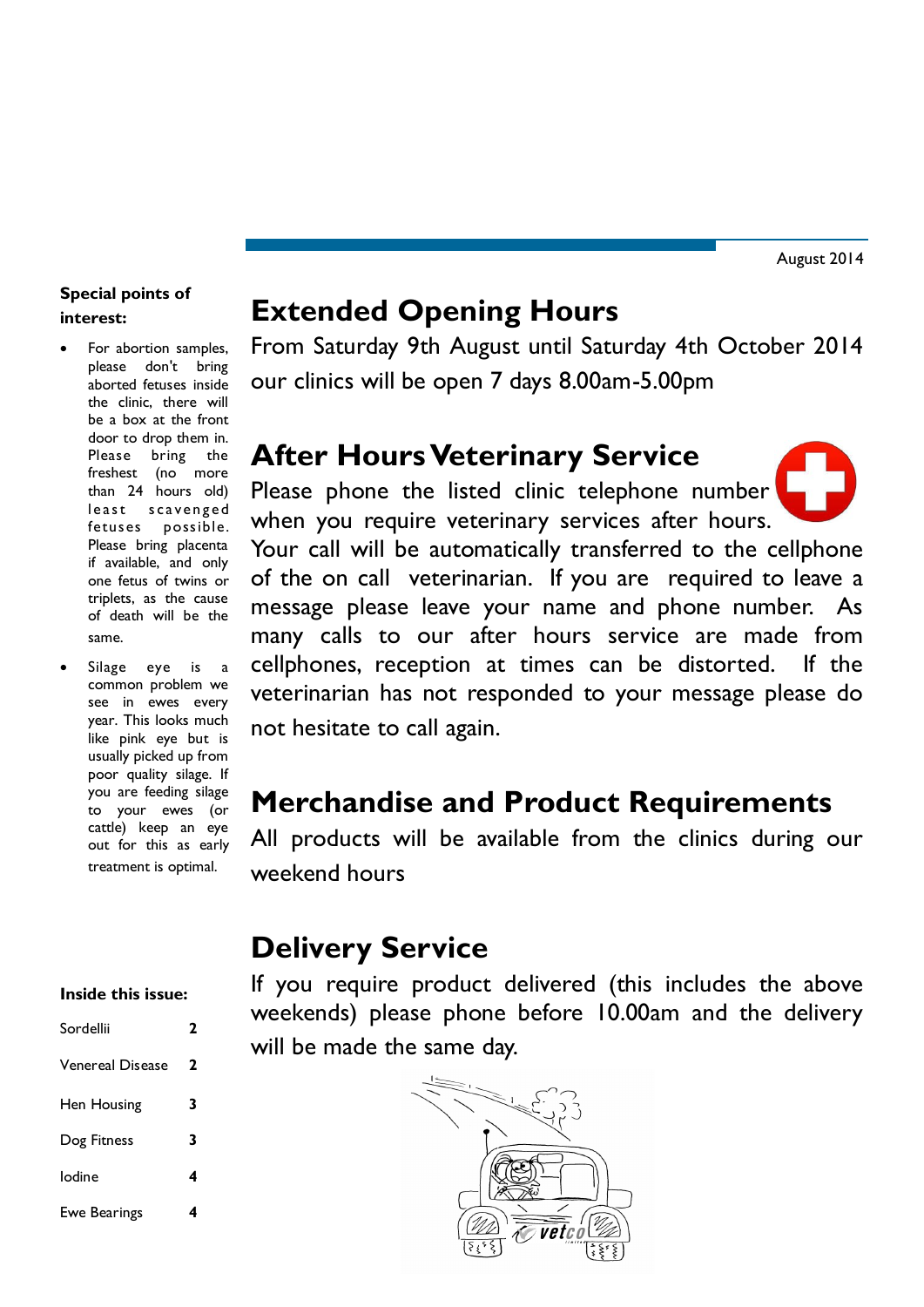### **The Closet Clostridial – Sordellii**

Clostridial diseases are the lovely group of bacteria that kill nice fat lambs. Pulpy kidney is the classic but there is also botulism, tetanus, black leg, malignant oedema and the disease concerned here– Sudden Death Syndrome.

With more farms using high sugar 'Rocket fuel' grasses we are starting to see this disease more commonly. The change onto this grass can cause an overgrowth of the bacteria in the intestines. They then produce toxins which rapidly kill the lamb.

The issue is that this bacteria is not covered by the 5in1 vaccine which is usually so good for clostridials.

The good news is that new vaccines are available to cover for Sordellii. These are the Ultravac 6in1 vaccine and Covexin 10 which also covers for a series of other rare clostridials. Both can be used in cattle and sheep and provide very good protection.

If you are experiencing lamb deaths despite a good 5in1 vaccination protocol it may be worth investigating further. Sordellii may be causing the issue. We usually diagnose it on lab confirmation and ruling out other diseases. If this is the issue then a simple change in vaccine should fix the problem.



#### **Nothing to clap about -Venereal diseases**

With mating approaching in a few months time it may pay to put some consideration into diseases that can be passed between bulls and cows. There are four major diseases to consider here.

Vibriosis- Caused by a Campylobacter bacteria. This disease typically causes loss of embryos early in pregnancy which shows up as a cycle length of more than 24 days i.e. return to the bull. Occasionally cows will have some pus coming from their vagina but often this isn't seen. There is also the chance of the odd abortion at 5-6months. The bacteria cannot survive in the environment but rather lives in the penile sheath of bulls and the vagina of cows and spreads during mating. Most cows and bulls under 3 years old clear the infection within 4-6 weeks but 1-2% of cows and most bulls over 3 year olds will become permanently infected once exposed. These animals are the reason this disease can pop up year after year.

Tritrichomonas- This is a disease caused by a tiny protozoan (similar to a bacteria). This disease is almost the same as vibriosis however

there is often copious pus from the vagina of affected cows. There will also be a high number of cows with p y o m e t r a s ( u t e r u s permanently filled with pus) which are infertile. This disease is unlikely to occur in Southland but is still possible.

Herpes- Bovine herpes virus causes three disease syndromes. IBR (Infectious Bovine Rhinotracheitis)- which is a nose and eye infection in cattle where their nose and eyes have a snotty discharge. IPV (Infectious Pustular Vulvovaginitis)- This is the female genital form where the vagina becomes inflamed and pus covered. IPB (Infectious Pustular Balanoposthitis)- This is the male genital version where the penis and sheath become inflamed and pus covered. The respiratory form is most common but can spread from the nose of one animal to the genitals of another. This can then cause returns to oestrus as described above. Animals become permanently infected but usually aren't affected by the disease in future.

BVD- This disease is

important in any cattle. It can cause abortions throughout pregnancy and birth of calves with birth defects, much like Hairy Shaker Disease in sheep. This disease is mainly spread by persistently infected animals which became infected as a fetus. These animals never clear the infection and constantly spread it around the herd. They are often small and may have scours but other that this often no overt signs are seen, just a low incalf rate and high numbers of slips.

How to prevent- Vibriosis and Tritrichomonas are mainly prevented by using young bulls as they aren't likely to be infected long term. BVD can be tested for by blood test so it is a good idea to get the bulls tested. Common biosecurity is also important. Things like good perimeter fencing to stop visiting bulls, ensuring any hired bulls are tested free of these diseases and vaccinated. Not overly prolonging breeding as this gives disease time to spread. Avoid mixing mobs of cows from different farms of origin.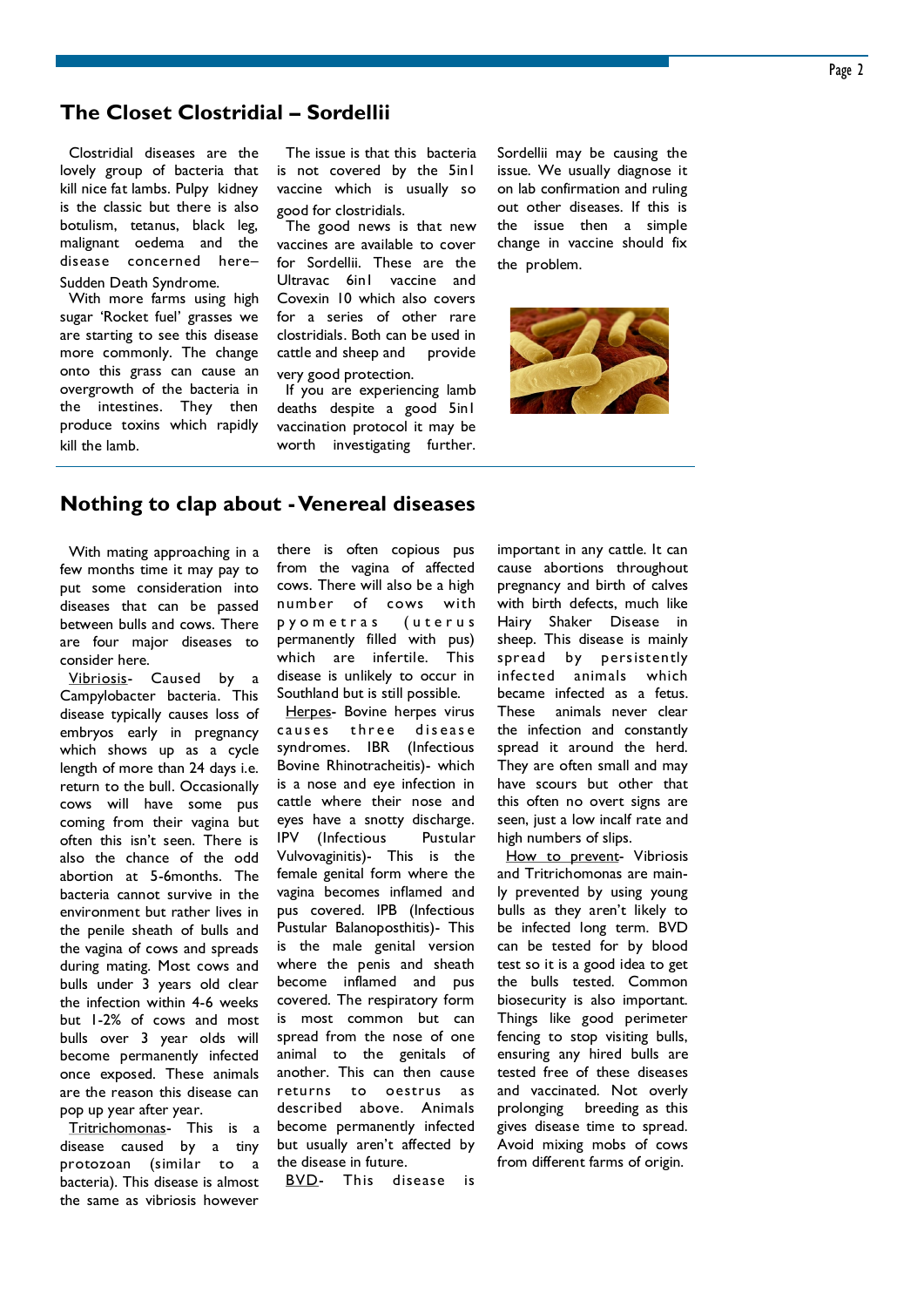### **The Feathery Manor**

At the end of a long hard day in the depths of winter with snow drifting down outside and icicles from your nose, when you sit down in front of the fire with your bowl of chicken soup, do you ever consider what that chickens house was like? Was it as comfortable as you are? Don't worry, this isn't a greenie, chicken welfare based article. Just a simple guideline to the importance of good housing to maximise egg and meat production.

The main considerations in coop design are location, ventilation, comfort, humidity and cleanliness. The most important part of the coop is the hen house. By comparison the run is simply to confine the chickens and only needs to be large enough, usually at least  $2m^2$  per chicken.

Location- Obviously fairly close to the house so the eggs aren't too far away for Sunday breakfast. Ideally the land should be flat with free draining soil or on a slight slope to allow water drainage, puddles are the enemy. Also shelter from the prevailing wind is important. Sun exposure is good as it helps dry out the run.

Ventilation- This is important to remove expired gasses and toxic faecal odours from the house. These can cause lung problems and make the chooks sick. Making  $\frac{1}{2}$  to  $\frac{1}{3}$  of one side of the house open is usually adequate. This can be chicken mesh or a large door way. It should be facing away from the prevailing wind. Remember we are trying to create ventilation, not drafts. Also the house should be at least 1.5m high to allow a greater volume of air in the house.

Comfort- Space is important here. There should be at least 1/3m<sup>2</sup> per hen. Also they need perches with the correct diameter, 5x5cm seems to work well or a 2x4" on its side. 60cm above the floor works well or lower if you have a large breed. They must be higher than the nesting box or hens will prefer to sleep and toilet in their nest box and no one likes poo on their eggs. Nesting boxes should be 30cm<sup>2</sup> and have a deep bed (30cm deep) of straw. Avoid dusty or mouldy straw as this can cause breathing problems. Having a door way to provide privacy is also a good idea, using a shredded feed sack as a curtain is also a good idea.

Humidity- This is controlled

by waterproofing the house. Obviously a good roof is essential but also treating the timber with a non toxic oil treatment such as linseed or mineral oil. A concrete or free draining soil floor is a good choice or an elevated wooden one. Mould and mildew is a bad sign.

Cleanliness- Constructing an easy to clean structure will save you time and frustration in future. Simple interior will allow easy cleaning, this is where a concrete floor is great, just hose it down and allow it to dry. The floor and walls should be scrubbed with Virkon twice per year. Nesting boxes should be easily accessible so straw can be replaced every 4-6 weeks or more regularly if it becomes dirty. Food and water containers should be easily cleaned weekly with a very weak bleach solution. Check nest boxes and perches regularly for tiny pinhead sized red mites, especially in winter. The house can be dusted with Pestene powder to treat for these but the hens should be dusted simultaneously. This will incur a 24hr egg withhold.

Good housing leads to good hen health and subsequent good egg numbers and quality.



### **Keep Those Dogs Fit**

Working dogs are currently on their holiday with little work to do and they are often left to lounge around in their runs.

This is a great time to get condition on those animals who are consistently skinny. Similarly it is important to not let the others get too fat. Please remember that you do

still need to feed them every day, just restrict the amount given each day.

Keep them on their working diet. This should be 30% fat and 30% protein to meet the high demands of work. Insufficient fat is typically where most diets fall down. Please also remember to

keep the dogs exercised with daily runs. This means that when their services are required they are fit enough to work. Every year we see an epidemic of cruciate ligament ruptures in unfit dogs being put back into work.

Fit dogs will also be less frustrating!



#### **Parvo**

As many of you will know Parvo virus is a highly contagious virus which affects dogs. It essentially strips the lining from the intestines and causes them to bleed. If untreated death will follow, even with treatment the odds aren't great and animals often never fully recover. Diarrhoea and vomiting are most commonly seen and usually

occurs in pups. Black and tan are particularly sensitive.

The virus can survive for years in the environment so once it is present on a property it is essentially there forever.

The good news is the vaccine provides very good protection. We recommend vaccinating at 6, 10 and 14 weeks of age,

followed by an annual booster and 2 yearly after that.

Try to vaccinate bitches prior to mating however they can also be vaccinated in early pregnancy if it comes as a surprise. This boosts protection provided by colostrum.

The cost of vaccination is tiny when compared to the cost of treating an affected dog.